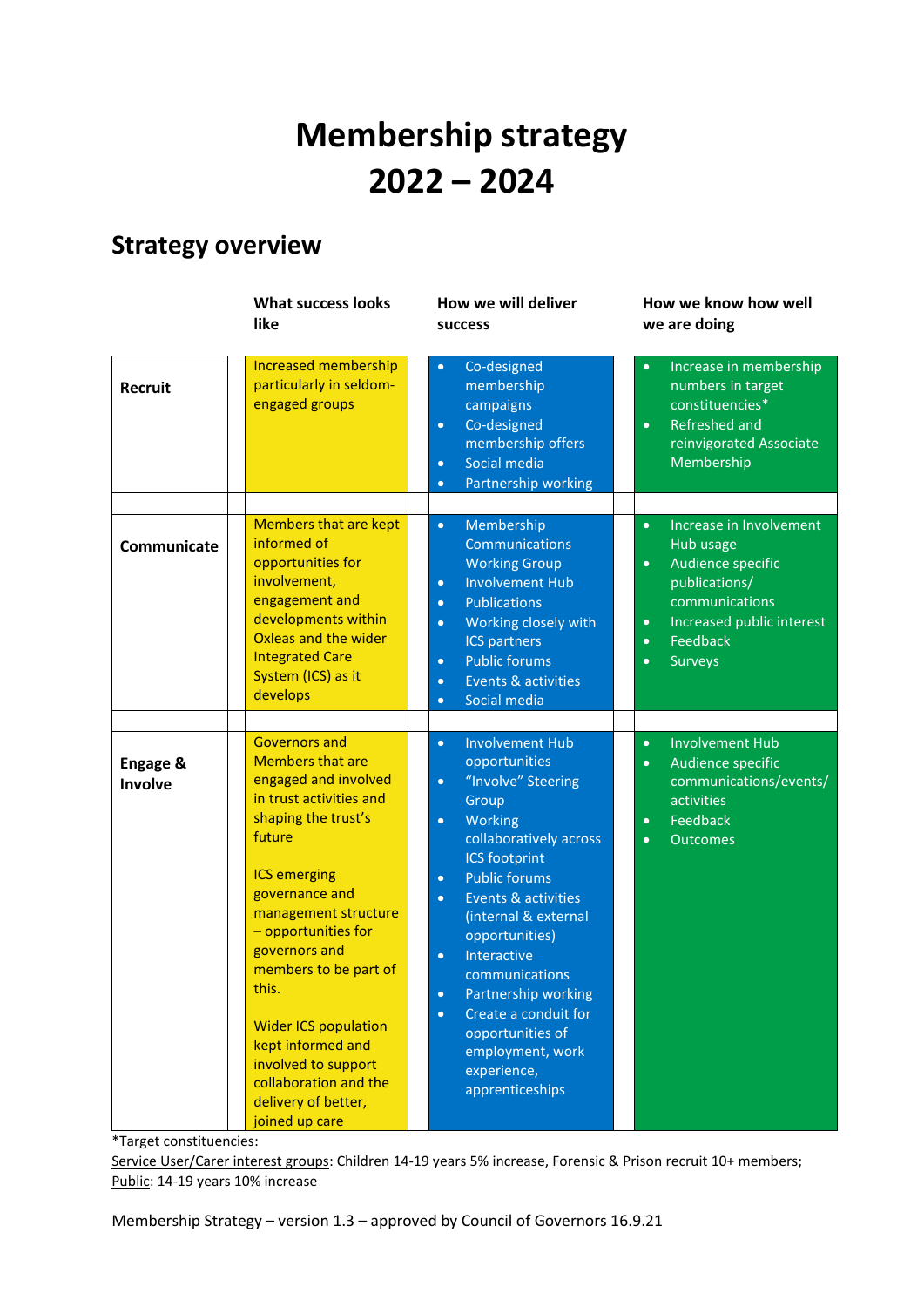#### **This will be put into action by Governors and Oxleas NHS staff and will be overseen by the Council of Governors' Membership Committee.**

#### **Background**

Each NHS foundation trust should have a membership which reflects the people served by the trust. These members elect governors to represent them and are provided with information on the trust and its services and are given an opportunity to shape the development of the organisation.

The Council of Governors has a membership committee to develop and implement a membership strategy. All governors are invited to take part in the membership committee.

This document outlines the key elements of our membership strategy for the coming three years and how we are planning to put this into action.

#### **Strategy overview**

Oxleas' Strategy 2021 - 24 has been developed based on member, governor, patient, carer and staff feedback gathered through the 'Our Next Step' engagement programme in late 2019/2020 and the impact of Covid resulting in new ways of working.

This Membership Strategy has been developed to contribute towards the trust strategy's aims and in recognition of the changes in legislation with the formalising of Integrated Care Systems (ICS).

The Membership Strategy will:

- support the Council of Governors' legal duty to represent the interests of our members and the public.
- aim to contribute towards intentions outlined in Oxleas' Strategy 2021-24, specifically: Building Block Two: Bolstering our service user, patient, carer involvement and co-production
- support the Council of Governors, in light of the emerging ICS governance and management structures, to fulfil their duties.

The Oxleas approach to service user/carer involvement includes the creation of an **Involvement Hub** with the function of matching the skills, experience and resources of service users, carers and the general public with the needs of services to enable co-production of service development, training, practice development, research and further support volunteering.

There is national recognition that people who have experience of using services have a unique insight into what works and what needs to be improved (see Appendix 1 for types of opportunities available to service users and carers within Oxleas).

To help achieve the above trust-wide ambitions, the join-up between lived experience, volunteering, public and service user/carer membership and governor roles will be strengthened through a new Involve infrastructure (see Appendix 2).

There are three main strands to our membership strategy

- Recruit
- Communicate
- Engage & Involve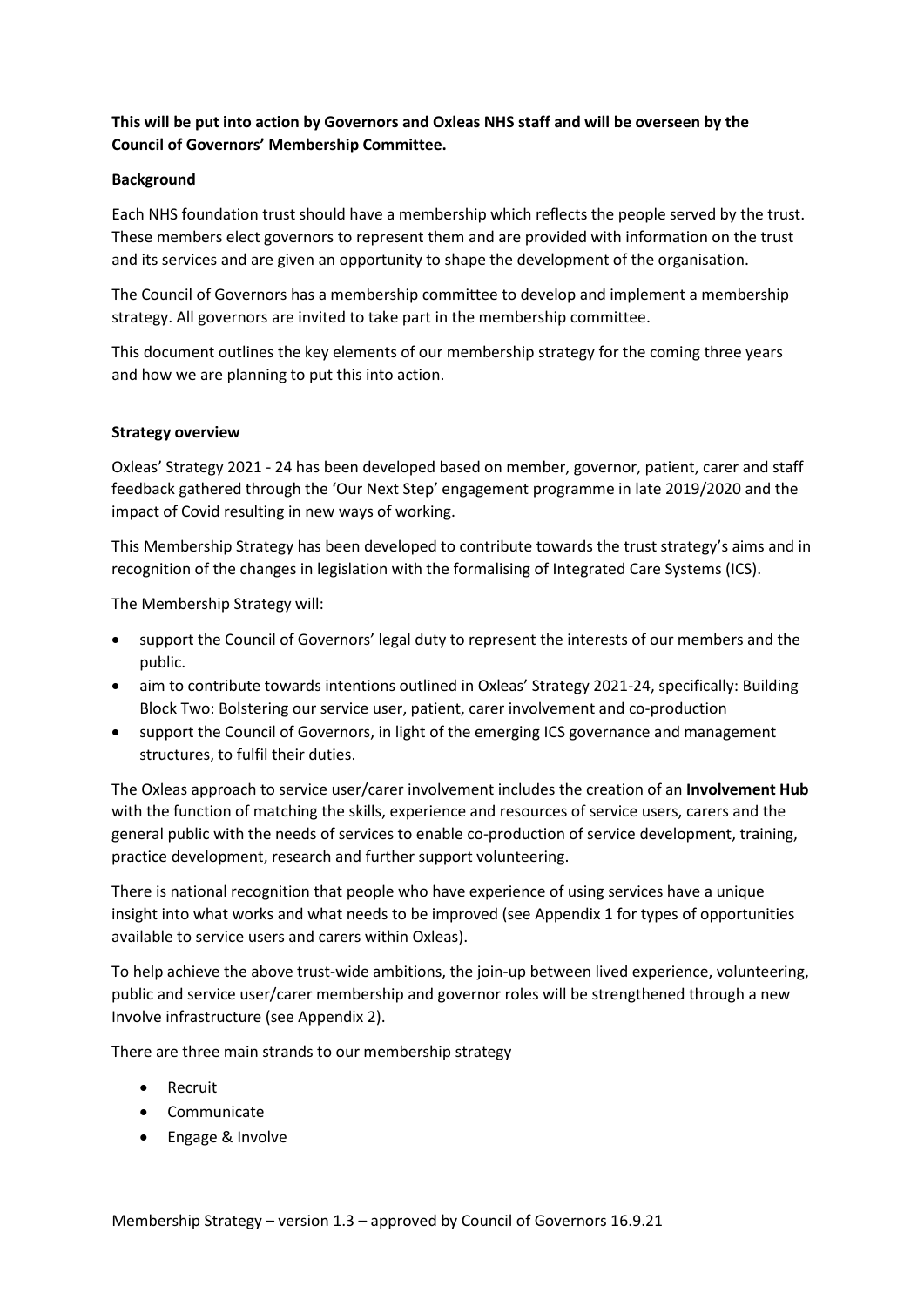#### **Recruit**

During the life of the strategy, we would seek to increase the number of people becoming members. This would be achieved in the following ways:

- Increasing awareness of membership with staff.
- Increasing awareness of membership within our services to service users, carers and visitors through events, promotional materials, Involvement Hub and social media.
- Increasing our younger member representation we will develop our membership offer for young people through co-production. We will work in partnership with Oxleas staff, partners, local community groups, educational establishments and people using our services to increase our representation of younger members of the community.
- Building membership for our Service user/carer interest group Forensic and Prison services – we will develop our forensic and prison interest group membership offer through coproduction with staff and service users.
- Aiming to engage with all sectors of our communities through partnership working and providing information in accessible formats.

#### **Communicate**

During the life of the strategy, we would seek to communicate with our members to keep them informed of developments within Oxleas and the wider ICS, opportunities for involvement and provide them with health information. This would be achieved in the following ways:

- Membership Committee Communications working group focussing on how we communicate with our membership.
- Dedicated campaigns co-produced with representatives of target audiences.
- Dedicated membership publications for specific audiences general membership, children and young people, and forensic and prison membership.
- Working closely with ICS partners to communicate health campaigns to the wider public across the ICS footprint.
- Dedicated membership area on new trust website.
- Events including annual members' meeting.
- Public forums will provide a mechanism for wider information-sharing such as consultation on key issues and mental and physical health skills workshops.
- Partnership working.

#### **Engage and Involve**

For this three-year strategy, we wish to develop a robust programme of engagement and involvement opportunities for our governors and members, and will achieve this through:

- An "Involved" steering group supporting to coordinate and facilitate ongoing two-way information sharing.
- Membership Committee working groups focussing on key workstreams.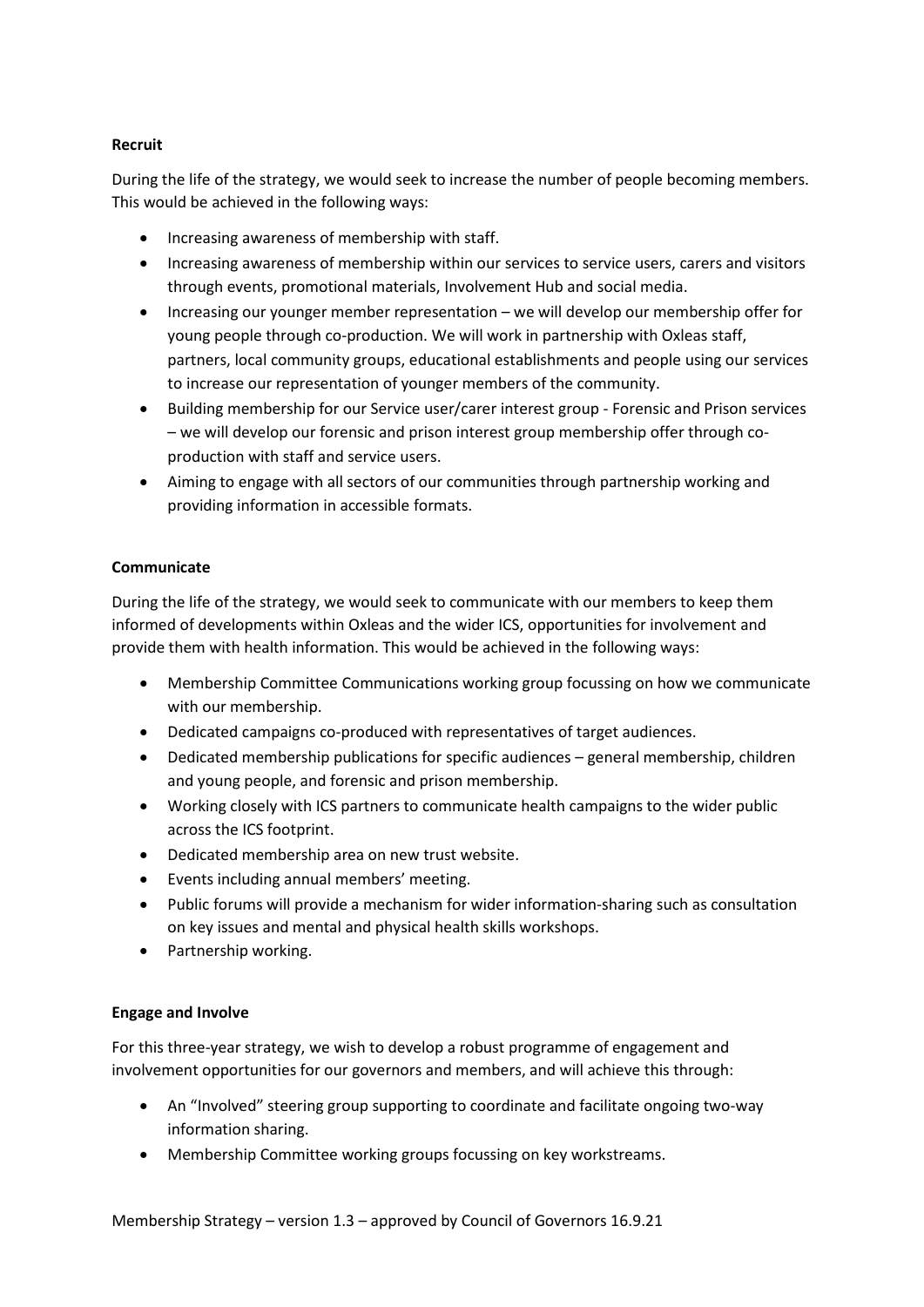- To make sure we are relevant to everyone, and to engage with, and listen to, a diverse range of groups and communities.
- Creation of opportunities to get involved and share views through our Involvement Hub.
- Working closely with ICS as it develops to keep people informed, involved and engaged across the ICS population in local health changes and key health issues.
- Working in partnership with Healthwatch to seek public views.
- Interactive publications and feedback opportunities.
- Governor meetings.
- Public forums will provide a mechanism for wider information-sharing such as consultation on key issues and mental and physical health skills workshops.
- Annual members' meeting.
- Internal and external opportunities to get involved.

#### **Implementation of the strategy**

For the effective implementation of the strategy, the Membership Committee will develop an annual workplan with agreed priorities for the year and how resources can be used most effectively.

The effective running of the Membership Committee will need to be supported both by Governors and trust staff. Governors will also be assisted to undertake their role by support from trust staff in raising their profile with members and event/meeting organisation.

#### **Evaluation and measuring effectiveness**

All feedback received from member events will be evaluated and reported.

The Membership Committee will regularly review demographic areas of our membership (eg age, ethnicity) to ensure it is representative of the communities Oxleas serves.

The Membership Committee will oversee progress against the agreed annual plan and will report regularly to the Council of Governors.

> **Membership Committee September 2021**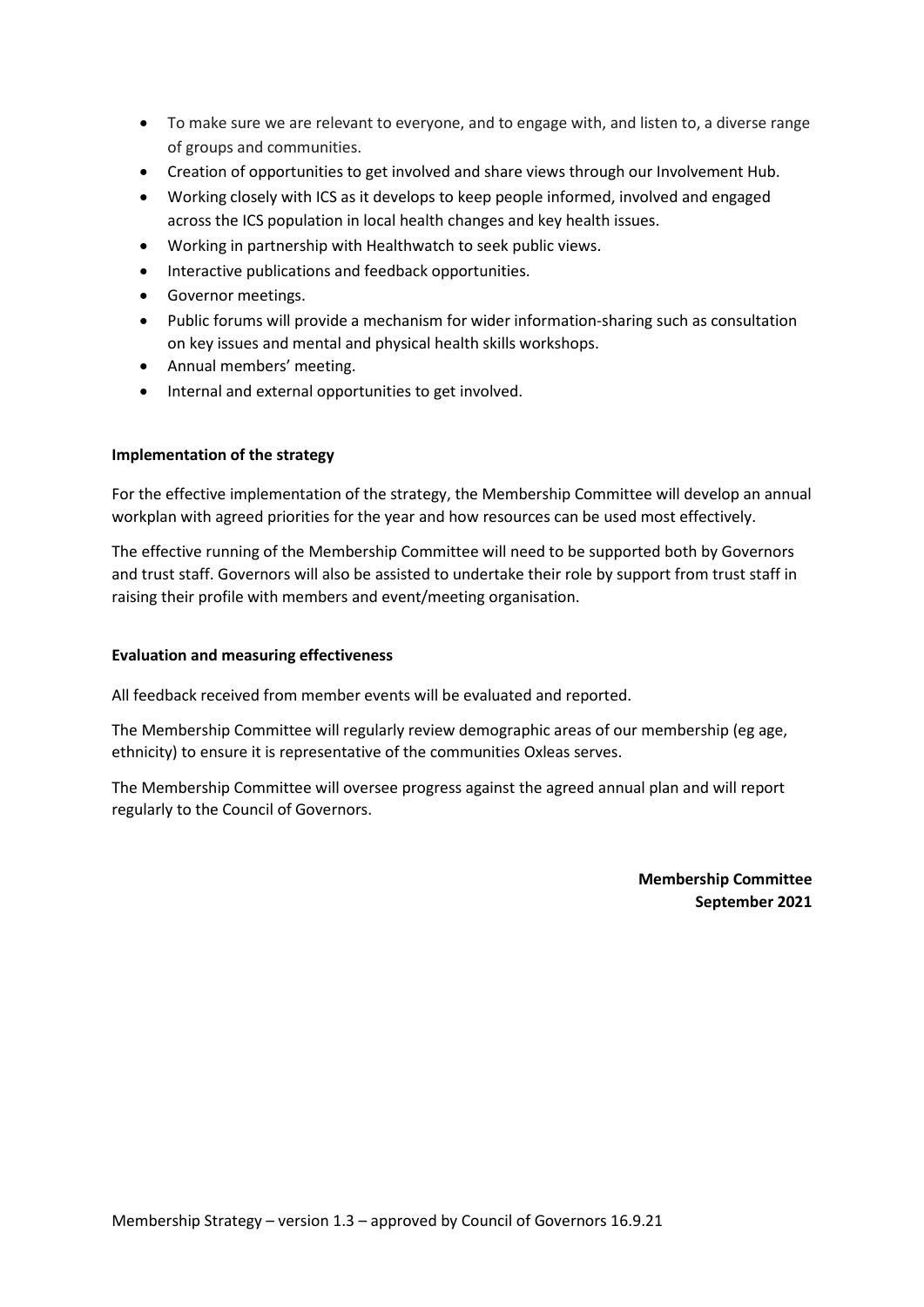#### **Appendix 1**



Membership Strategy – version 1.3 – approved by Council of Governors 16.9.21